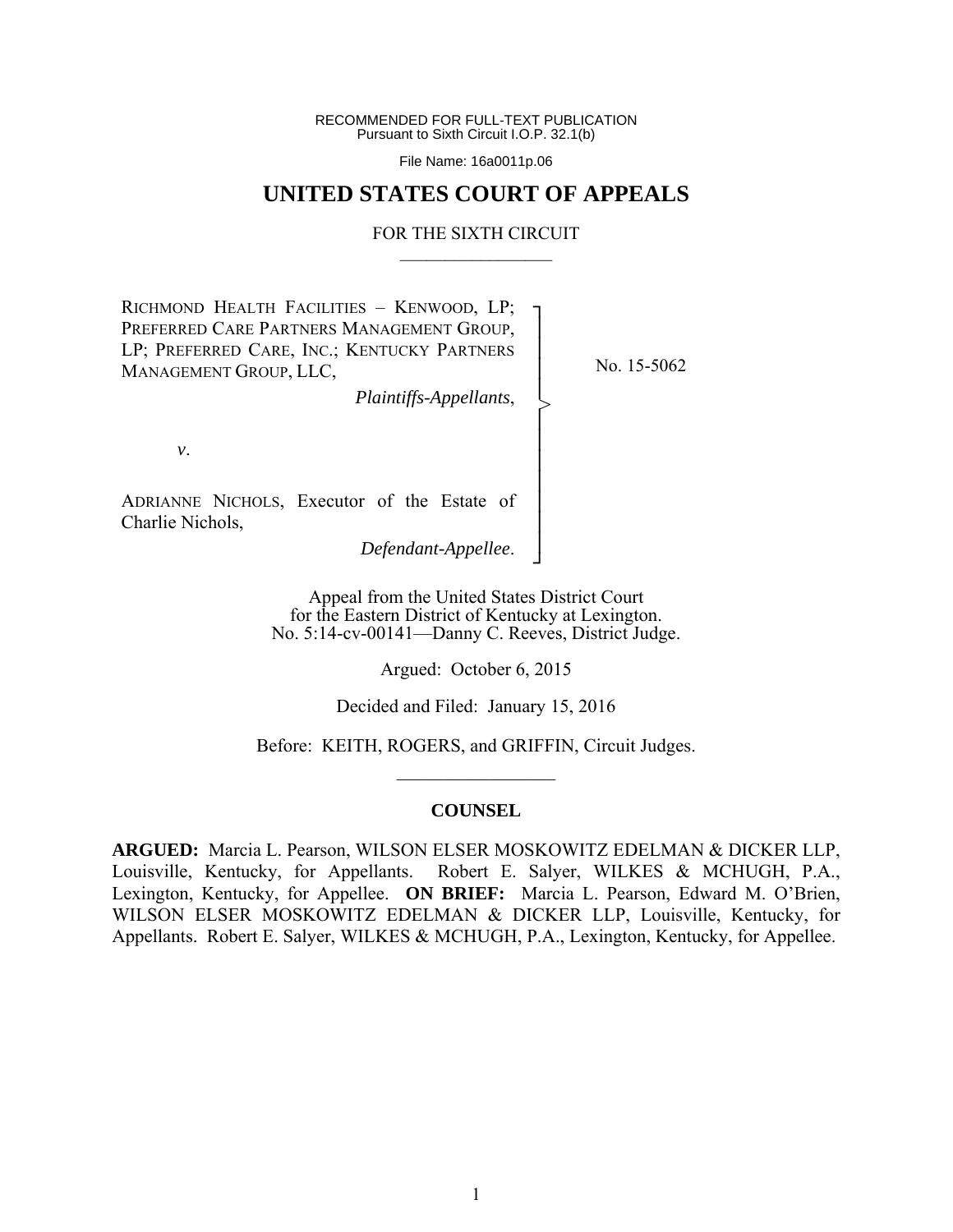# **OPINION**  $\frac{1}{2}$

 $\frac{1}{2}$  ,  $\frac{1}{2}$  ,  $\frac{1}{2}$  ,  $\frac{1}{2}$  ,  $\frac{1}{2}$  ,  $\frac{1}{2}$  ,  $\frac{1}{2}$  ,  $\frac{1}{2}$ 

 DAMON J. KEITH, Circuit Judge.Charlie Nichols was admitted to a nursing and rehabilitation facility, now operated by Plaintiffs, and subsequently passed away. The executrix of his estate, Adrianne Nichols ("Defendant"), sued Plaintiffs in state court, asserting various Kentucky state-law claims, including wrongful death. Plaintiffs filed suit in federal court to compel arbitration of these claims under an Arbitration Agreement (or, "Agreement") Mr. Nichols had entered into with the facility. The facility and the decedent, Mr. Nichols, were the only signatories to the Agreement. The federal district court denied the motion to compel arbitration of the wrongful-death claim, granted the motion with respect to other claims, and stayed the case until arbitration of those claims was complete. Plaintiffs appeal the denial of the motion to compel arbitration of the wrongful-death claim. For the reasons set forth below, we **AFFIRM** the district court's decision.

## **I. FACTUAL BACKGROUND AND PROCEDURAL HISTORY**

Plaintiffs set forth the following allegations in the Complaint:

 On October 14, 2011, Mr. Nichols was admitted to the Kenwood Nursing & Rehabilitation Center ("Center"), a nursing facility in Richmond, Kentucky. R. 1, ¶ 12. Upon admission, Mr. Nichols entered into the Agreement with the Center. *Id.* ¶ 13. In relevant part, the Agreement states the following:

- It applies to "any and all disputes arising out of or in any way relating to this Agreement" including "wrongful death." *Id.* ¶ 14.
- It is governed by "The Kentucky Uniform Arbitration Act. . . . If for any reason there is a finding that Kentucky law cannot support the enforcement of this Agreement, then the Parties agree to resolve their disputes by arbitration . . . pursuant to the [FAA]." *Id.* ¶ 19.
- It binds Charlie Nichols and all persons with claims through or on behalf of him, including "any personal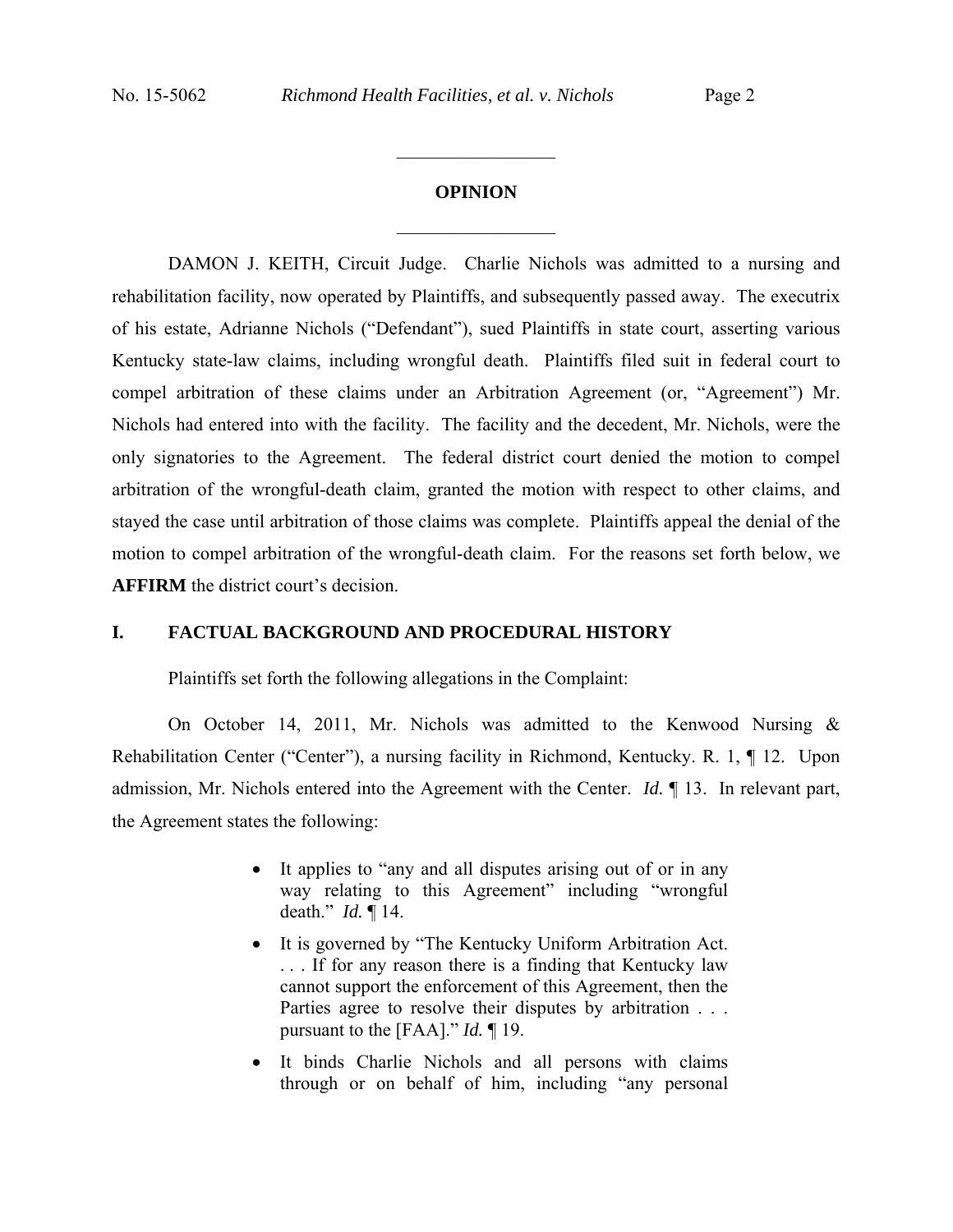representative, responsible party, guardian, executor, administrator, legal representative, agent or heir." *Id.* ¶ 15.

 On June 22, 2012, Mr. Nichols filed a lawsuit in Madison Circuit Court ("State Court Action") concerning the care provided by the Center. *Id.*  $\parallel$  25. Plaintiffs were not named as parties to that State Court Action. *Id.* Plaintiffs took over the Center on July 1, 2012. *Id.* ¶ 24. Mr. Nichols passed away on October 28, 2012. *Id.* ¶ 25. Defendant was named as administratrix of his estate. *Id.* On February 6, 2014, Defendant filed an amended complaint in the state court, asserting several claims against Plaintiffs, including wrongful death. *Id.* But on April 11, 2014, four defendants in the lawsuit pending in Kentucky state court—Plaintiffs here**<sup>1</sup>** —filed this action in federal court to compel arbitration under the FAA, and to enjoin the State Court Action. *Id.*

 Plaintiffs moved to compel arbitration of all claims pursuant to the Agreement. R. 11. Defendant argued that, under *Ping v. Beverly Enterprises, Inc.*, 376 S.W.3d 581 (Ky. 2012), *cert. denied*, 133 S. Ct. 1996 (2013), arbitration of the wrongful-death claim is not required. R. 12. In response, Plaintiffs argued, among other things, that the portion of *Ping* relevant to this case is preempted by the FAA. R.14.On December 19, 2014, the district court ruled that *Ping* was not preempted, and denied the motion to compel arbitration of the wrongful-death claim. The court otherwise granted the motion with respect to the other claims. R. 15. The district court further stayed the case until arbitration of those claims was complete. *Id.* Plaintiffs timely appealed the denial on January 15, 2015. R. 16.

## **II. STANDARD OF REVIEW**

We review a district court's ruling on a motion to compel arbitration de novo. *Stout v. J.D. Byrider*, 228 F.3d 709, 714 (6th Cir. 2000); *see also M&C Corp. v. Erwin Behr GMBH & Co.*, 143 F.3d 1033, 1037 (6th Cir. 1998) ("A determination of the arbitrability of a dispute is subject to *de novo* review.").

 $\frac{1}{1}$ <sup>1</sup>Plaintiffs comprise Richmond Health Facilities-Kenwood, LP; Preferred Care Partners Management Group, LP; Preferred Care, Inc., Kentucky Partners Management Group, LLC. R. 1, ¶¶ 1-4. Plaintiffs allege that they are the "successors and assigns" of the operators that executed the Arbitration Agreement. *Id.* ¶ 24.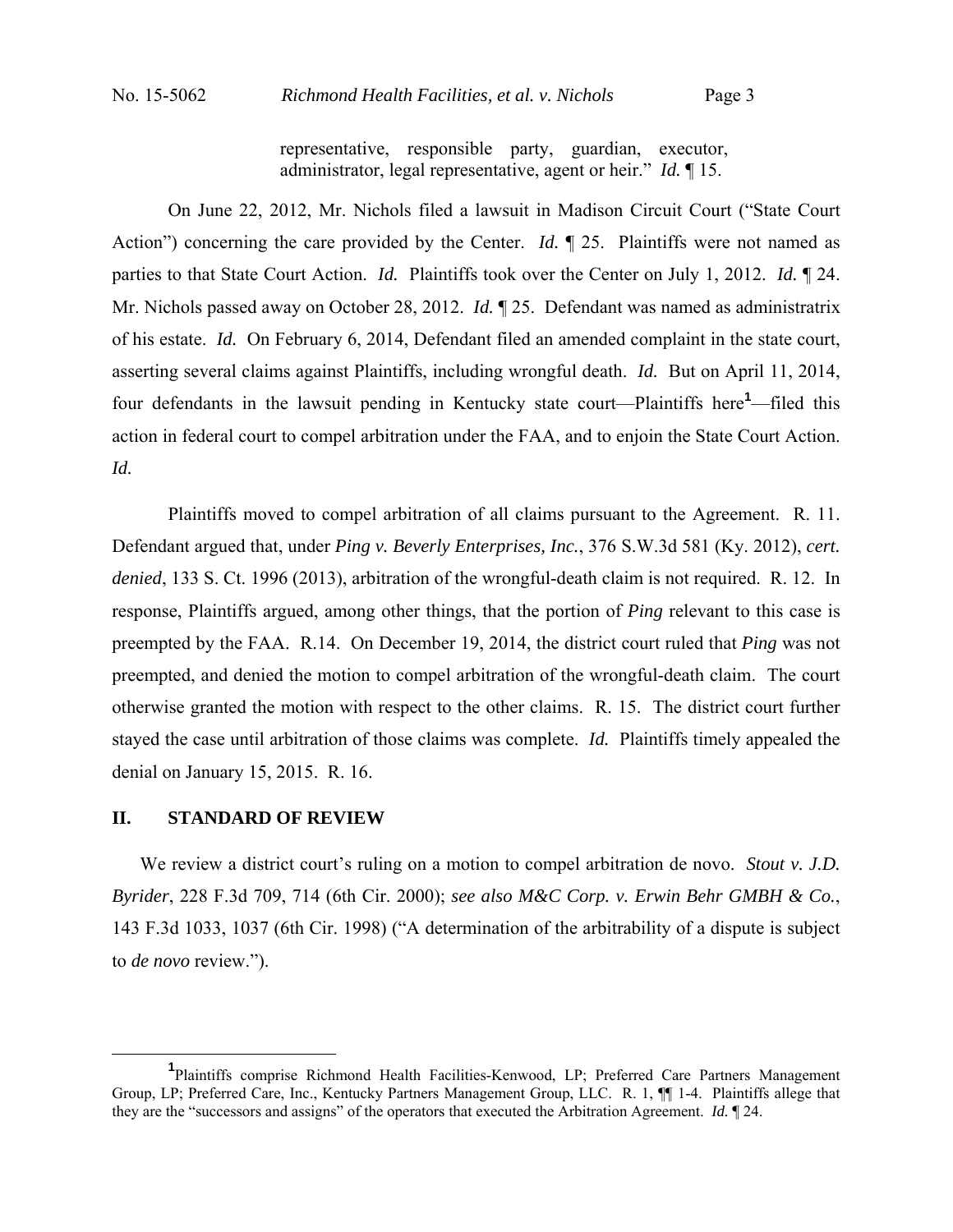# **III. ANALYSIS**

#### **A. The Federal Arbitration Act**

The FAA "embodies the national policy favoring arbitration and places arbitration agreements on equal footing with all other contracts." *Seawright v. Am. Gen. Fin. Servs., Inc.*, 507 F.3d 967, 972 (6th Cir. 2007) (quoting *Buckeye Check Cashing, Inc. v. Cardegna*, 546 U.S. 440, 443 (2006)). Notwithstanding this "liberal federal policy favoring arbitration agreements," *Moses H. Cone Mem'l Hosp. v. Mercury Const. Corp.*, 460 U.S. 1, 24 (1983), arbitration is a "matter of contract and a party cannot be required to submit to arbitration any dispute which he has not agreed so to submit." *AT&T Techs. v. Commc'ns Workers of Am.*, 475 U.S. 643, 648 (1986) (citation omitted).

"Before compelling an unwilling party to arbitrate"—as Plaintiffs seek to do here—"the court must engage in a limited review to determine whether the dispute is arbitrable; meaning that a valid agreement to arbitrate exists between the parties and that the specific dispute falls within the substantive scope of that agreement." *Javitch v. First Union Sec., Inc.*, 315 F.3d 619, 624 (6th Cir. 2003).

Under the FAA, "[a] written agreement to arbitrate disputes arising out of a transaction in interstate commerce 'shall be valid, irrevocable, and enforceable, save upon such grounds as exist at law or in equity for the revocation of any contract.'" *Id.* (quoting 9 U.S.C. § 2); *see also* 9 U.S.C. § 3 (providing for a stay of federal lawsuit involving issues subject to an arbitration agreement).

Neither section 2 nor section 3 of the FAA "purports to alter background principles of state contract law regarding the scope of agreements (including the question of who is bound by them)." *Arthur Andersen LLP v. Carlisle*, 556 U.S. 624, 630 (2009). So in determining the enforceability of an arbitration agreement, we apply state law of contract formation. *Seawright*, 507 F.3d at 972; *see also Tillman v. Macy's, Inc.*, 735 F.3d 453, 462 (6th Cir. 2013) (holding that arbitration agreement was enforceable under Michigan law on offer and acceptance); *Hergenreder v. Bickford Senior Living Grp., LLC*, 656 F.3d 411, 416–17 (6th Cir. 2011) (applying Michigan law to determine enforceability of an arbitration agreement); *Dantz v. Am.*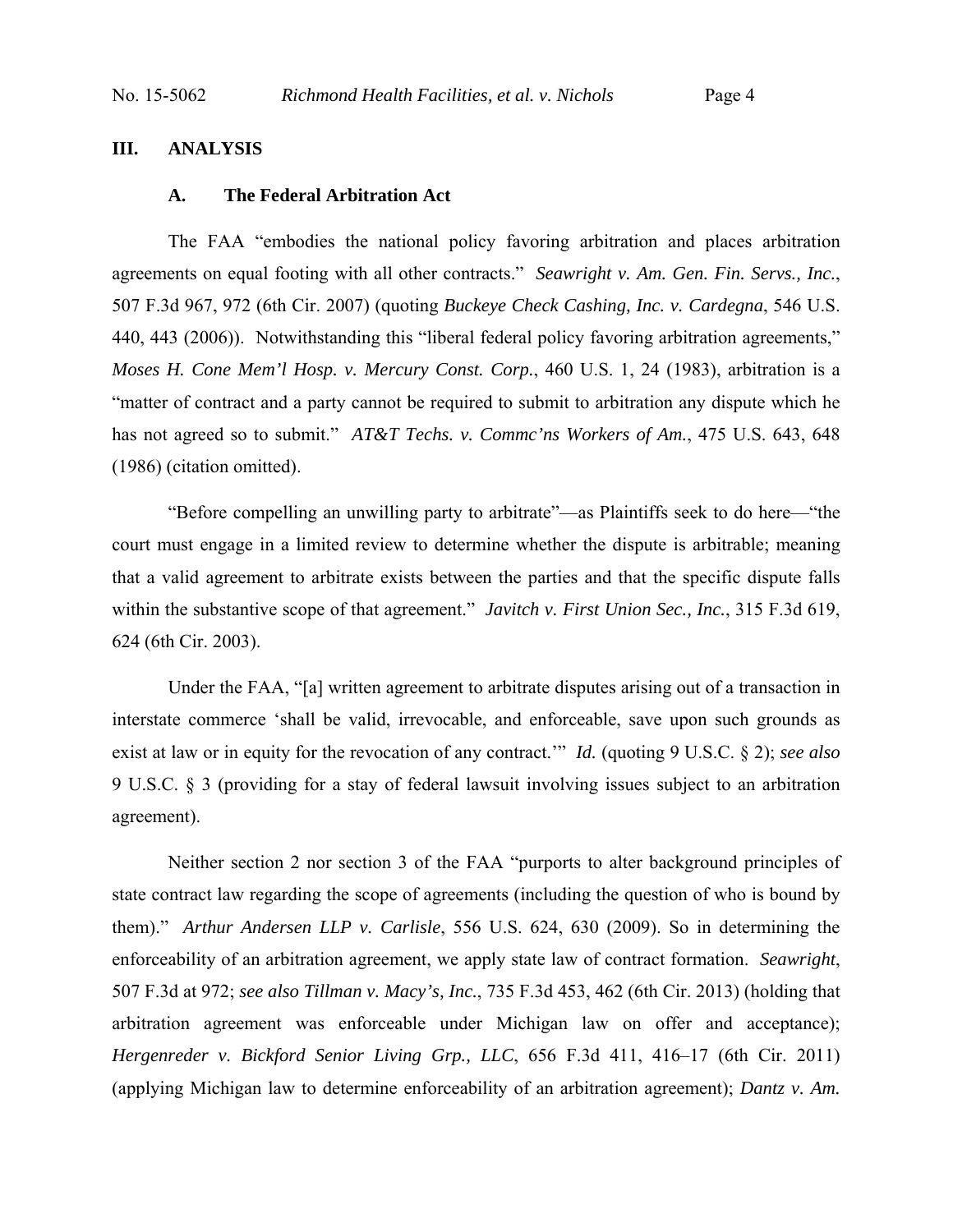*Apple Grp., LLC*, 123 F. App'x 702, 706 (6th Cir. 2005) (determining enforceability of arbitration agreement under Ohio contract law). "When it comes to 'state laws applicable *only* to arbitration provisions,' however, the [FAA] preempts those state laws." *Hergenreder*, 656 F.3d at 416–17 (quoting *Doctor's Assocs., Inc. v. Casarotto*, 517 U.S. 681, 687 (1996)).

# **B. Merits of this Appeal**

This case boils down to whether Defendant is bound by the Agreement to arbitrate the wrongful-death claim. In arguing that she is not bound, Defendant relies on the Kentucky Supreme Court's reasoning in *Ping*. Under *Ping*, a wrongful-death claim is "independent" of any claims held by a decedent. *Ping*, 376 S.W.3d at 597. This means that a wrongful-death claim is a "distinct interest in a property right that belongs *only* to the statutorily-designated beneficiaries"; decedents have no "cognizable legal rights" in that claim. *Extendicare Homes, Inc. v. Whisman*, Nos. 2013-SC-000426-I, 2013-SC-000430-I, 2013-SC-000431-I, 2015 WL 5634309, at \*2 (Ky. Sept. 24, 2015).**<sup>2</sup>** Accordingly, Defendant argues that she is not required to arbitrate the wrongful-death claim. Plaintiffs, however, argue that *Ping* is preempted by the FAA, and that we cannot apply its reasoning.

As explained above, the FAA does not alter basic principles of state contract law, and so we must apply Kentucky law to determine whether the Agreement is enforceable. We therefore turn to *Ping* to ascertain the enforceability of the Agreement.

# **1. Defendant is not a party to the Agreement under** *Ping* **and so is not required to arbitrate the wrongful-death claim.**

The Kentucky Supreme Court's ruling in *Ping* is dispositive of the issue before us because it is factually analogous to the case here. There, the executrix of the decedent's estate sued the operators of a long-term care facility. *Ping*, 376 S.W.3d at 586. The executrix alleged that the facility staff breached statutes regulating nursing care services, resulting in the decedent's injuries and wrongful death. *Id.* Relying on an arbitration agreement executed between the executrix, in her capacity as the decedent's agent, and the facility, the operators

**<sup>2</sup>** <sup>2</sup>By contrast, a "derivative claim" is one dependent on a wrong committed against the decedent; such claims are brought to "recover for injuries to the decedent." *Moore v. Citizens Bank of Pikeville*, 420 S.W.2d 669, 672 (Ky. 1967).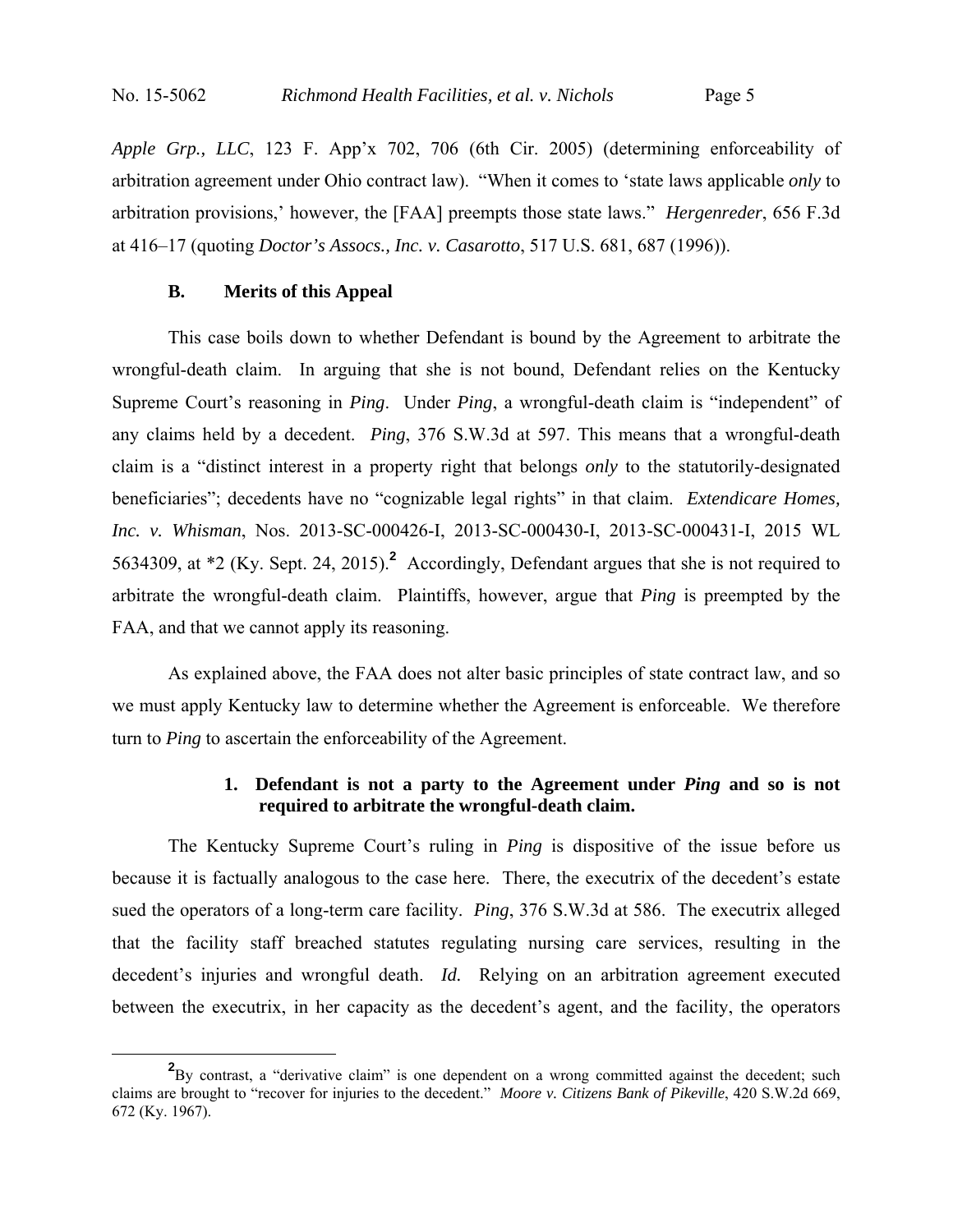moved to dismiss the complaint or to stay the litigation pending the arbitration. *Id.* at 587. The trial court denied the motion, holding that the executrix lacked the authority to agree to arbitration. *Id.* at 586. The Kentucky Supreme Court agreed. *Id.* In the alternative, the Kentucky Supreme Court also held that the facility could not compel arbitration under Kentucky's wrongful-death statute because the wrongful-death claim does not "derive from any claim on behalf of the decedent." *Id.* at 600; *see* KRS 411.130. Thus, the arbitration agreement could not provide a basis for compelling the wrongful-death beneficiaries to arbitrate the wrongful-death claim. *Ping*, 376 S.W.3d at 597–98. The Kentucky Supreme Court has twice reaffirmed Ping's holding concerning the wrongful-death claim. *See Pete v. Anderson*, 413 S.W.3d 291, 300 (Ky. 2013) ("Based on the plain language of KRS 411.130 and our holding in *Ping*, we must reject Pete's contention that the wrongful death action belongs to the estate."); *see also Whisman*, 2015 WL 5634309, at \*2 ("Our analysis in *Ping* was thorough, complete, correct, and unanimous. We reaffirmed it in *Pete*[,] and we have no reason to retreat from it now.").**<sup>3</sup>**

 Under *Ping* and its progeny, Defendant is not required to arbitrate the wrongful-death claim. There are only two parties to the Agreement: the Center (now operated by Plaintiffs) and the decedent, Mr. Nichols. *See* Agreement, ¶ 1. Because the wrongful-death claim is independent in nature under *Ping*, Mr. Nichols, as the decedent, possessed "no cognizable legal rights in the wrongful death claim[] arising upon [his] demise" when he signed the Agreement.

**<sup>3</sup>** <sup>3</sup>Kentucky is not alone in its holding that wrongful-death beneficiaries are not required to arbitrate their claims pursuant to the decedent's contract. *See, e.g.*, *Boler v. Sec. Health Care, LLC*, 336 P.3d 468, 477 (Okla. 2014) (holding that the wrongful-death beneficiaries are not required to arbitrate their claims pursuant to the decedent's contract); *Pisano v. Extendicare Homes, Inc.*, 77 A.3d 651, 663 (Pa. Super. Ct. 2013) (same); *Peters v. Columbus Steel Castings Co.*, 873 N.E.2d 1258, 1262 (Ohio 2007) (same).

In contrast, some states have held that wrongful-death beneficiaries are bound by a decedent's agreement to arbitrate because under their state laws, the wrongful-death claim is derivative of the decedent's claims. *See, e.g.*, *THI of New Mexico at Hobbs Center, LLC v. Spradlin*, 532 F. App'x 813, 817–18 (10th Cir. 2013) (holding that, under New Mexico law, wrongful death claim is derivative action, and so non-signatory, wrongful-death beneficiaries were bound by arbitration provision); *Laizure v. Avante at Leesburg, Inc.*, 109 So.3d 752, 762 (Fla. 2013) ("[T]he nature of a wrongful death cause of action in Florida is derivative in the context of determining whether a decedent's estate and heirs are bound by the decedent's agreement to arbitrate."). Similarly, other courts have held a wrongful-death beneficiary was still subject to a decedent's arbitration agreement notwithstanding the independent nature of the claim. *See, e.g.*, *Allen v. Pacheco*, 71 P.3d 375, 379 (en banc) (Colo. 2003) (holding that wrongful-death claim was required to be arbitrated under decedent's arbitration agreement even though claim was independent in nature); *see generally Ping*, 376 S.W.3d at 598 (collecting cases).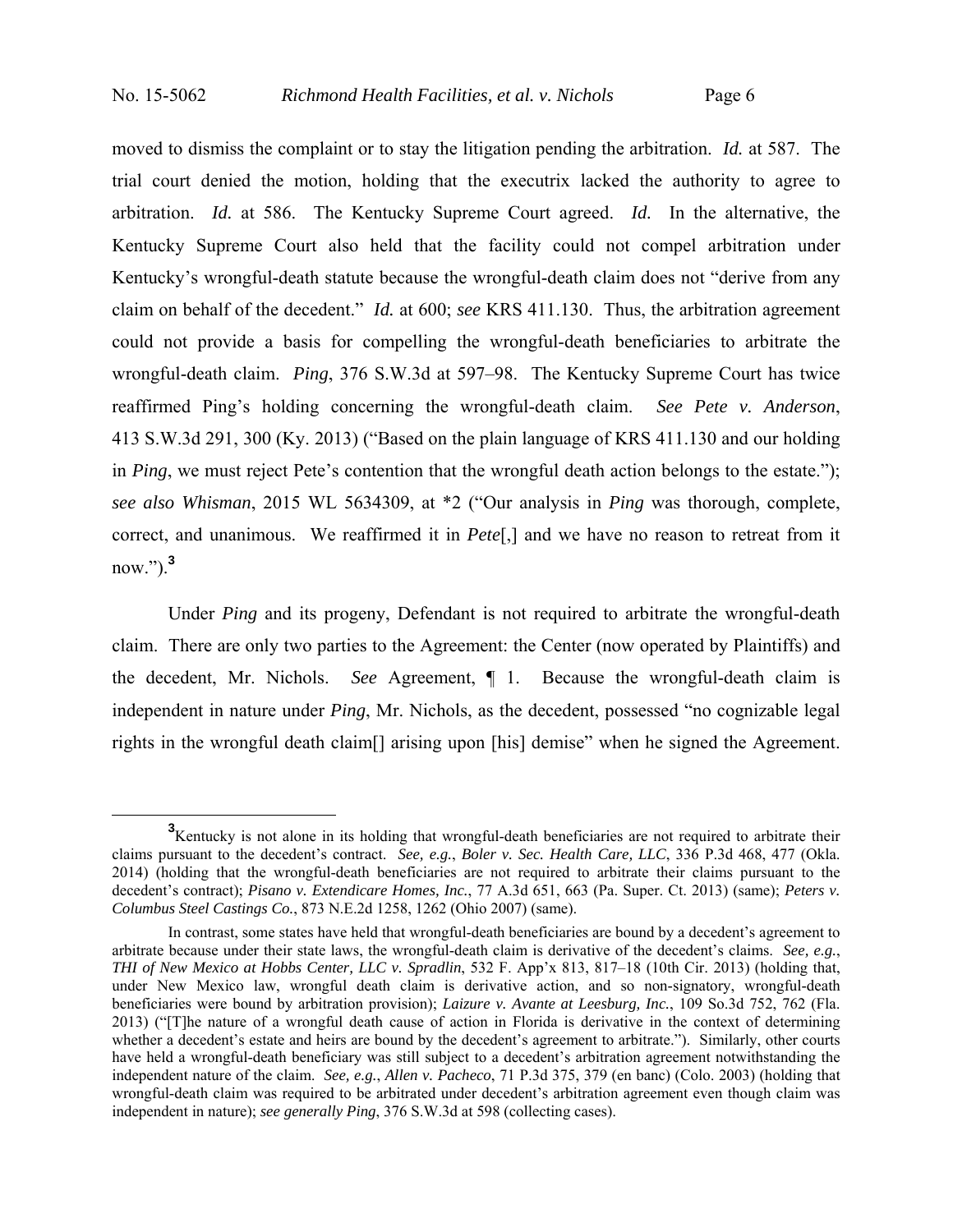*Whisman*, 2015 WL 5634309, at \* 2. Accordingly, the Agreement cannot be enforced against wrongful-death beneficiaries. *See id.*

 That the Agreement purports to extend to wrongful-death claims makes no difference. Agreement, ¶ 4. Relying on this provision, Plaintiffs argue that wrongful-death beneficiaries are "necessarily intended third-party beneficiaries under the plain language of the Agreement," and therefore, whether the wrongful-death claims are independent or derivative under Kentucky law is "irrelevant." *See* Appellant Br. 19. Plaintiffs' argument fails as a matter of law. Under Kentucky law, Mr. Nichols simply had "no authority to make contracts disposing of, encumbering, settling, or otherwise affecting claims that belong to others." *Whisman*, 2015 WL 5634309, at \*2. Therefore, the "rightful owners of the wrongful death claim . . . cannot be bound to the contractual arrangements purportedly made by [Mr. Nichols] with respect to those claims." *Id.*; *see also Ping*, 376 S.W.3d at 599 ("[W]e are not persuaded that a non-signatory who receives no substantive benefit under a contract may be bound to the contract's procedural provisions, including arbitration clauses, merely by being referred to in the contract."). Stated another way, Mr. Nichols' purported agreement to do something he was not authorized to do is not legally enforceable.

 In sum, *Ping* resolves this case. Plaintiffs urge us to conclude that Ping is preempted by the FAA under *AT&T Mobility LLC v. Concepcion*, 563 U.S. 333 (2011), which we next address.

# **2.** *Ping* **is not preempted by the FAA under** *Concepcion***.**

# *a.* Concepcion*: the test for preemption analysis.*

To determine whether the FAA preempts *Ping*, we apply the Supreme Court's most recent test in *Concepcion*. The Court described two situations in which a state rule is preempted by the FAA. *Concepcion*, 563 U.S. at 341.First, "[w]hen state law prohibits outright the arbitration of a particular type of claim, the analysis is straightforward: The conflicting rule is displaced by the FAA." *Id.* Second, when a "doctrine normally thought to be generally applicable . . . is alleged to have been applied in a fashion that disfavors arbitration," the court must determine whether the state law rule would have a "disproportionate impact" on arbitration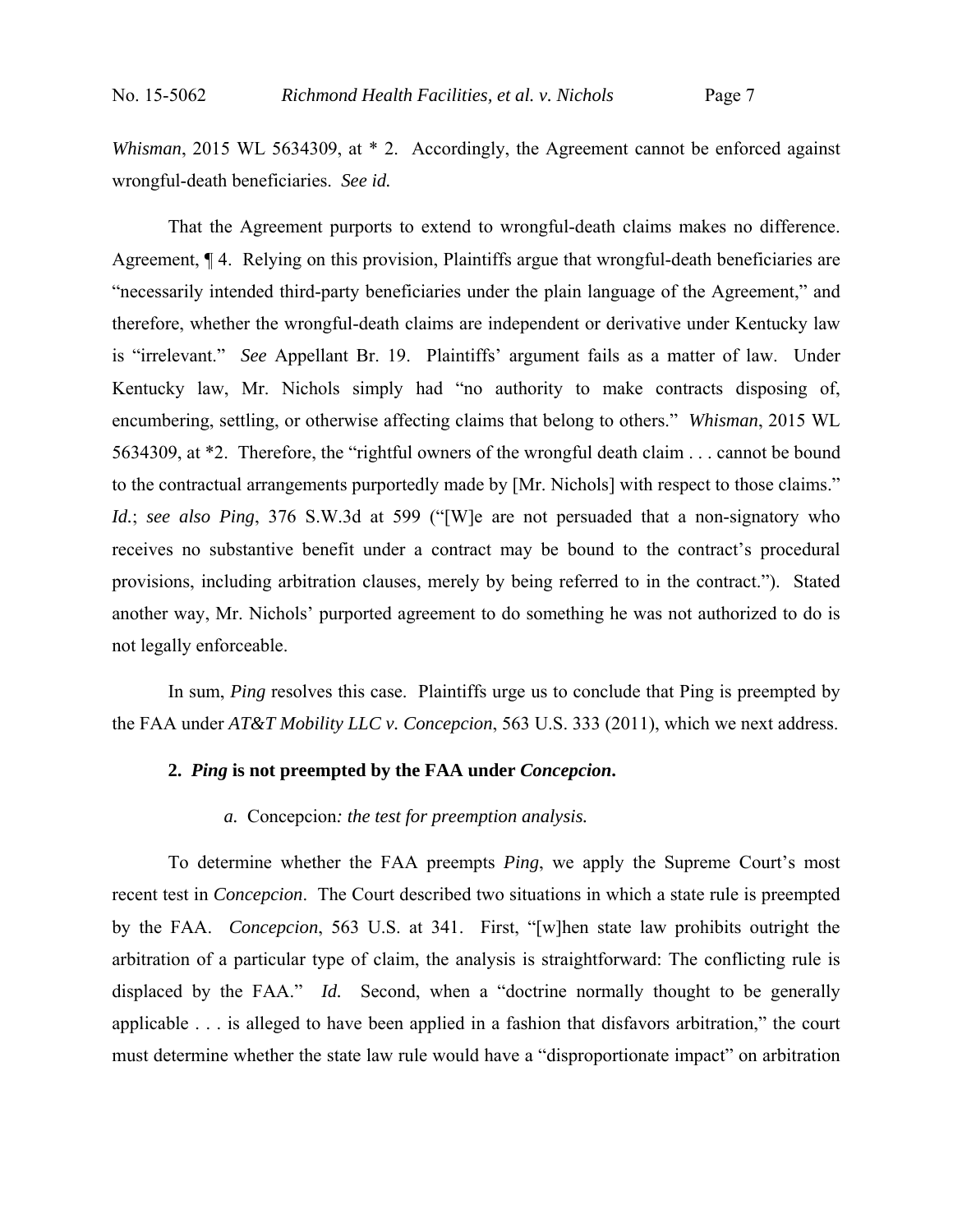agreements. *Id.* at 341–42. This type of disproportionate impact "stand[s] as an obstacle to the accomplishment of the FAA's objectives." *Id.* at 343.

We now determine whether *Ping* is preempted by the FAA under *Concepcion*'s two-level inquiry.

#### *b.* Ping *does not categorically prohibit arbitration of wrongful-death claims*.

*Ping* survives the first level of the *Concepcion* inquiry because it does not categorically prohibit arbitration of wrongful-death claims. Indeed, it only concludes that wrongful-death beneficiaries are not bound by agreements that are executed by the decedent. *Ping*, 376 S.W.3d at 599.Under *Ping*, nothing precludes those beneficiaries from entering into arbitration agreements. As *Whisman* explained, "wrongful death beneficiaries are free, as they always have been, to enter into arbitration agreements regarding their wrongful death claims." *Whisman*, 2015 WL 5634309, at \*2 n.7.

Plaintiffs ignore this freedom of choice that wrongful-death beneficiaries have under *Ping*, and argue that *Ping* is similar to the state rule in *Marmet Health Care Center, Inc. v. Brown*, 132 S. Ct. 1201 (2012) (per curiam)*.* Appellant Br. 13-14. Three negligence lawsuits were at issue in that case. *Marmet*, 132 S. Ct at 1202. In each one, a family member signed, on behalf of the decedent, an arbitration agreement with a nursing-home facility. *Id.* Under state public policy, however, an "arbitration clause in a nursing home admission agreement adopted prior to an occurrence of negligence that results in a personal injury or wrongful death, shall not be enforced to compel arbitration of a dispute concerning the negligence." *Id.* at 1203. In each case, the patient died and the family member sued the nursing home in state court. *Id.* The state supreme court concluded that the state public policy was not preempted and that the arbitration agreements were not enforceable. *Id.* The Supreme Court disagreed. *Id.* It held that the public policy ran afoul of the FAA as it was a "categorical" prohibition of "arbitration of a particular type of claim." **<sup>4</sup>** *Id.* at 1204.

**<sup>4</sup>** <sup>4</sup>The Supreme Court remanded the case to the state court to determine whether the arbitration clauses under some of the agreements were "unenforceable under state common law principles that are not specific to arbitration and pre-empted by the FAA." *Marmet*, 132 S. Ct. at 1204.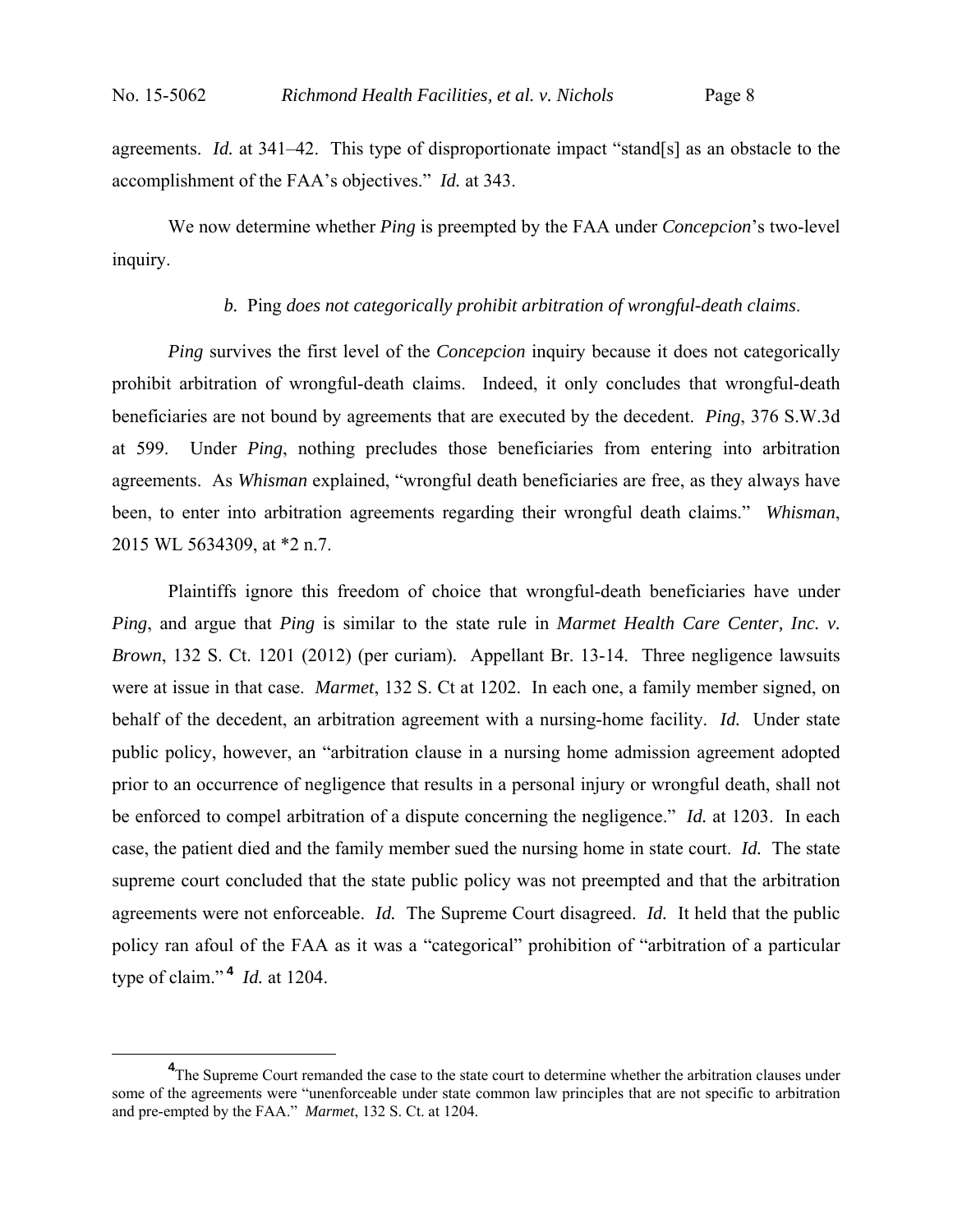The key distinction between this case and *Marmet* centers on the identity of the parties to the relevant agreements. In *Marmet*, each family member signed the arbitration agreement on behalf of the decedent, and was thus a party to it. *Id.* at 1202. As a result, the Supreme Court "enforce[d] the bargain of the parties to arbitrate." *Id.* at 1203. In contrast, no wrongful-death beneficiary signed the Agreement here—it was only Mr. Nichols himself. *See* Agreement, ¶ 1. Thus, Mr. Nichols' wrongful-death beneficiaries never struck the bargain that the family members in *Marmet* did. *Marmet*, then, does not compel us to conclude that *Ping* is preempted.

Accordingly, *Ping* survives the first level of inquiry under *Concepcion*. We next ascertain whether *Ping* is preempted under the second and "more complex" situation identified in *Concepcion*. *Concepcion*, 563 U.S. at 341.

## *c.* Ping *does not disfavor arbitration agreements*.

*Ping* does not, as Plaintiffs contend, have a "disproportionate impact" on arbitration agreements. *Id.* Critically, Plaintiffs have not cited any case showing a Kentucky court's enforcement of a contract against a wrongful-death beneficiary without the beneficiary being a party to it.**<sup>5</sup>** Indeed, the Kentucky Court of Appeals, in holding that *Ping* does not unfairly single out arbitration agreements in violation of the FAA, recently reasoned that the court could "safely assume that if any Kentucky case directly supported [defendant's] argument that Kentucky courts have previously enforced contracts against wrongful death beneficiaries without them

**<sup>5</sup>** When pressed to provide such a case at oral argument, Plaintiffs' counsel only cited *Estate of Peters v. U.S. Cycling Federation*, 779 F. Supp. 853 (E.D. Ky. 1991). In *Peters*, a decedent participated in a cycling race. *Peters*, 779 F. Supp. at 854.He died after sustaining injuries during the race. *Id.* His family sought to bring a wrongful-death claim against the organizers of the race, but the district court ruled that a decedent's execution of a release form prohibited his wrongful-death beneficiaries from pursuing the action. *Id.* at 855. So, the release was enforceable against the beneficiaries in *Peters. Id.* But the arbitration agreement was not enforceable against the beneficiaries in *Ping*. To Plaintiffs, this "typifies the type of disparate treatment of arbitration agreements forbidden by the FAA." Appellant Br. 16. *Peters* is not persuasive because it never considered whether the wrongful-death claim was independent of the decedent's claims under Kentucky law, and never explained why the release was binding on the wrongful-death beneficiaries. Equally important, appellate courts in Kentucky have expressly disavowed *Peters*, showing that it has by no means become a cornerstone of Kentucky jurisprudence. *See, e.g.*, *Kindred Nursing Centers Ltd. P'ship. v. Cox*, No. 2014-CA-000196-MR, 2015 WL 3525113, at \*3 (Ky. Ct. App. June 5, 2015) (explaining that *Peters* was decided "without the benefit" of *Ping*); *Paducah Health Facilities LP v. Newberry*, No. 2013–CA–001980–MR, 2015 WL 6780406, at \*5 (Ky. Ct. App. Nov. 6, 2015) ("Simply put, *Peters*' lone, passing reference provides little fodder to criticize *Ping,* let alone establish Paducah Health's theory that *Ping*  represented a sea change in Kentucky law borne out of hostility to arbitration."); *see also K&T Enters., Inc. v. Zurich Ins. Co.*, 97 F.3d 171, 177 (6th Cir. 1996) ("[W]e are compelled to consider intermediate appellate court decisions as evidence of what a state's highest court would do when faced with particular legal questions.").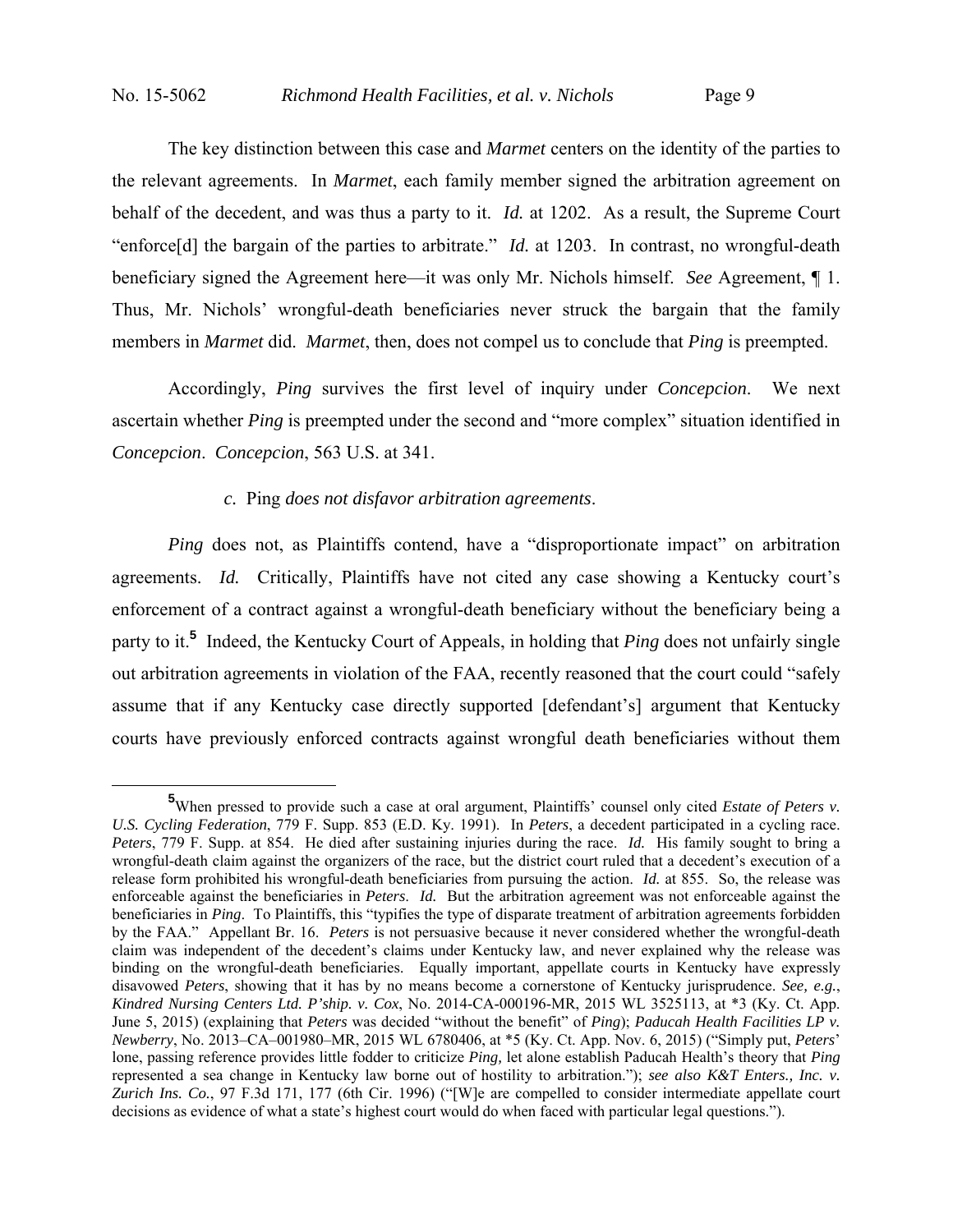being parties to the contract at issue, [defendant] would have cited it." *Cox*, 2015 WL 3525113, at \*3. Wrongful-death beneficiaries are thus no more or less bound by a decedent's agreement to arbitrate than they are by a decedent's waiver of certain claims, selection of a forum to litigate disputes, or selection of the law governing an agreement. To illustrate, suppose that a decedent and the long-term facility enter into an agreement in which the parties select a Kentucky state court as the forum to litigate the wrongful-death claim. Under *Ping*, the wrongful-death beneficiary is not bound by this forum-selection clause because the decedent never had an interest in the claim itself. And because the beneficiary is not bound by the clause, the beneficiary could very well elect to arbitrate the wrongful-death claim instead—so long as the long-term facility agrees. *Ping* is thus indifferent to arbitration.

*Concepcion* does not compel a different conclusion. In that case, an arbitration clause required customers to arbitrate disputes in an "individual capacity, and not as a plaintiff or class member in any purported class or representative proceeding." *Concepcion*, 563 U.S. at 3336. But under a California Supreme Court case, such "class-action waivers" in adhesion contracts were unconscionable. *Id.* at 338. Applying this California rule, the district court concluded that the clause was invalid. *Id.* The Supreme Court disagreed, holding that California's rule was preempted. *Id.* at 352. It relied on three reasons to reach that conclusion—all related to how the arbitration process would be burdened as a result of the California rule's application. *Id.* at 348. First, the requirement of class arbitration "sacrifices the principal advantage of arbitration—its informality—and makes the process slower, more costly, and more likely to generate procedural morass than final judgment." *Id.* Second, class arbitration itself requires procedural formality; the American Arbitration Association provides rules governing class arbitration that "mimic" the Federal Rules of Civil Procedure for class litigation. *Id.* at 349. Third, class arbitration "greatly increases risks to defendants[;]" if forced to engage in class arbitration, defendants will be "faced with . . . a small chance of a devastating loss" and will be "pressured into settling questionable claims." *Id.* at 350.In essence, the California rule in *Concepcion* was preempted because it threatened to make arbitration more cumbersome, more costly, and more procedurally complicated. *Ping*, by contrast, does none of that. It merely interpreted a state statute, KRS 411.130, to determine who held an interest in a claim. There is no reason to think that *Ping* burdens arbitration in the same way that the California rule did in *Concepcion*.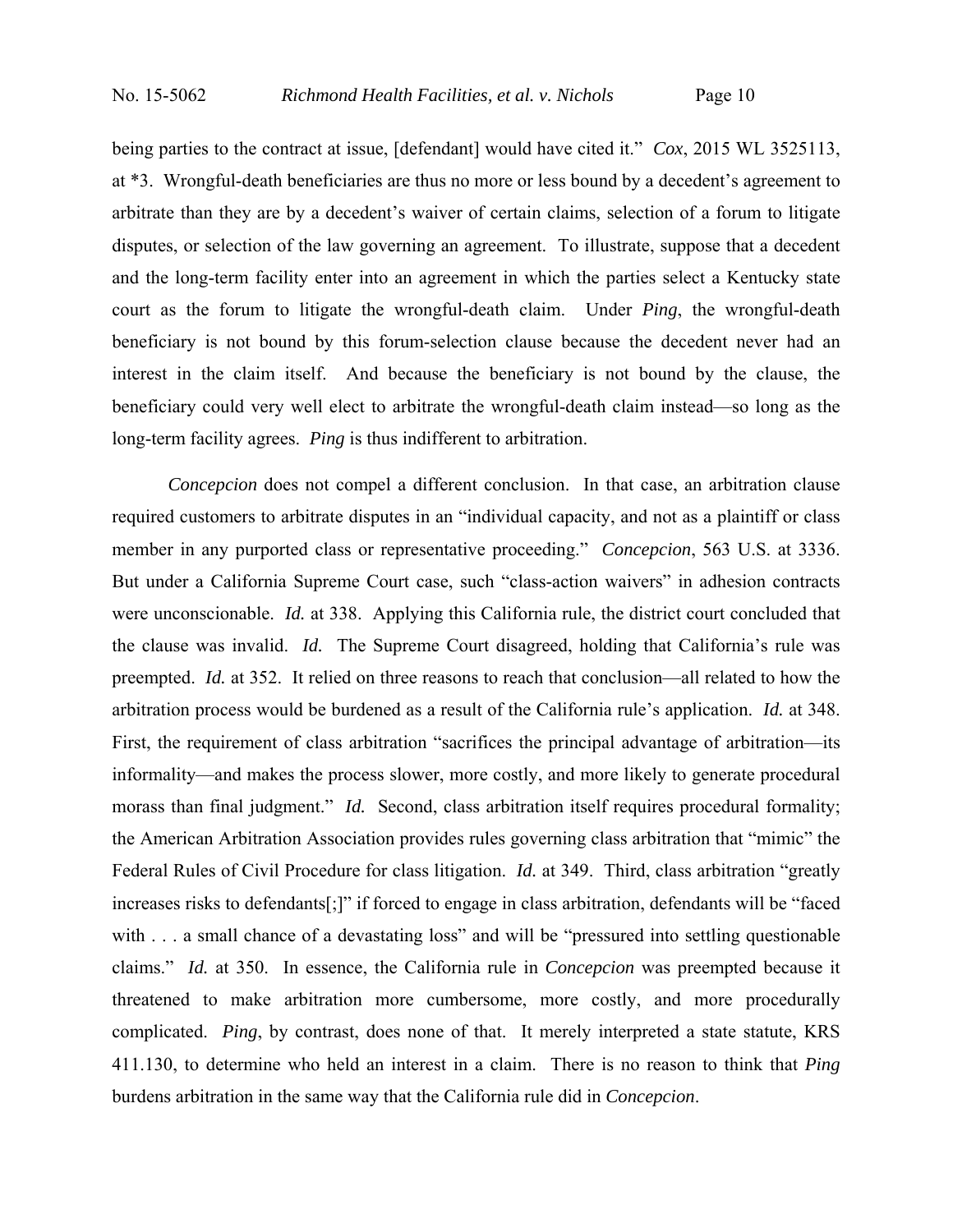Plaintiffs' arguments that a disproportionate impact exists are not compelling. First, Plaintiffs argue that *Ping* "effectively nullifies" arbitration in the wrongful-death context*.* Appellant Br. 22. In support of this argument, Plaintiffs argue that "[i]t is impossible to identify all possible wrongful-death beneficiaries at the time a pre-dispute arbitration agreement is signed and the decedent is alive" because, as explained during oral argument, the class of purported wrongful-death beneficiaries is ever-evolving until the time the decedent dies. *Id.*; *see also Golden Gate Nat'l. Senior Care, LLC v. Addington*, No. 14-CV-327-JMH, 2015 WL 1526135, at \*8 (E.D. Ky. Apr. 3, 2015). That might be the case. But Plaintiffs have not shown how *Ping*  disfavors arbitration because those wrongful-death beneficiaries that exist at the time of a decedent's death are still free to arbitrate their claims—that they could not be identified at the time the decedent signs the agreement makes no difference. *See Whisman*, 2015 WL 5634309, at \*2 n.7 (criticizing *Golden Gate*).

Plaintiffs next contend that a denial of arbitration would split causes of action, which further "interferes with fundamental attributes of arbitration."<sup>6</sup> Appellant Br. 23-24. Here, the district court compelled arbitration of all claims except for wrongful death, and stayed the proceedings until arbitration was complete. Plaintiffs argue that a consequence of this partial enforcement of the arbitration provision would result in "*res judicata* complications, dual track discovery, waste and duplication." *Id.* It is improper to rely on res judicata considerations as a basis to force Defendant to arbitrate the wrongful-death claim. Plaintiffs' position would force the wrongful-death beneficiaries to arbitrate a claim when they never agreed to do so, or to surrender their claim altogether. *W.J. O'Neil Co. v. Shepley, Bulfinch, Richardson & Abbott, Inc.*, 765 F.3d 625, 631 (6th Cir. 2014). The law does not impose this Hobson's choice on the beneficiaries. Requiring a party to arbitrate a claim when it never agreed to do so would be "apply[ing] res judicata in a way that subverts basic contract principles." *Id.*; *see also EEOC v. Waffle House, Inc.*, 534 U.S. 279, 294 (2002) ("It goes without saying that a[n] [arbitration] contract cannot bind a nonparty."); *Volt Info. Scis, Inc. v. Bd. of Trs. of Leland Stanford Junior* 

**<sup>6</sup>** <sup>6</sup>Plaintiffs also argue that splitting up causes of action is prohibited as a matter of Kentucky law. Appellant Br. 23-24. (citing *Coles' Adm'x v. Illinois Cent. R.R. Co.*, 87 S.W. 1082, 1083 (Ky. 1905); *Honaker v. Cecil*, 1 S.W. 392 (Ky. 1886); *Louisville Gas Co. v. Kentucky Heating Co.*, 134 S.W. 205 (Ky. 1911); *Wood v. Sharp's Adm'r*, 166 S.W. 787 (Ky. 1914)). None of these cases, however, goes as far as Plaintiffs claim, and Plaintiffs cite no other legal authority in support of the proposition.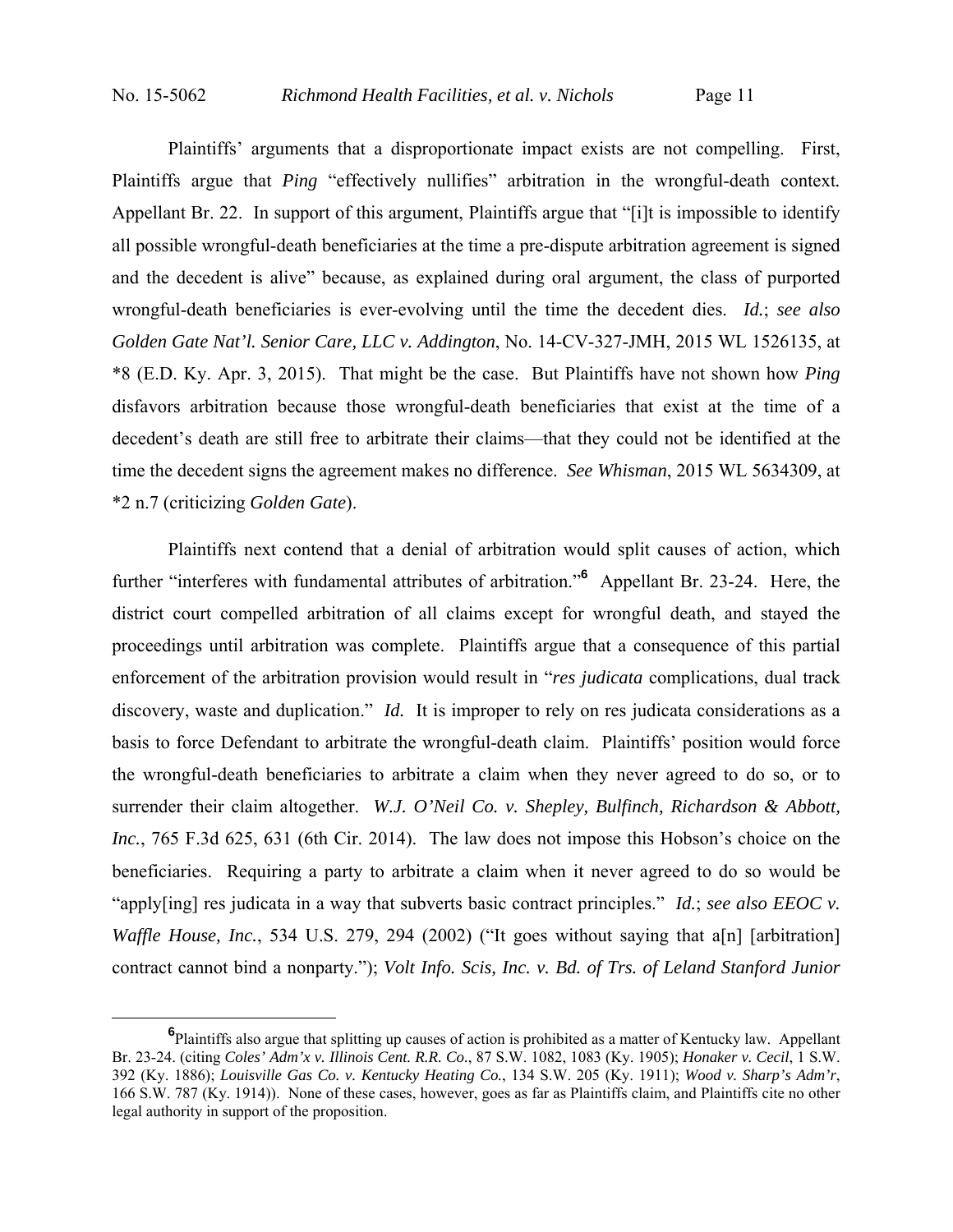*Univ.*, 489 U.S. 468, 479 (1989) ("Arbitration under the [FAA] is a matter of consent, not coercion . . . ."). With respect to Plaintiffs' concerns about "dual track discovery" and duplication, the Supreme Court has acknowledged that splitting causes of action is inevitable in certain cases. *See Moses*, 460 U.S. at 20 (acknowledging the possibility of the plaintiff having to resolve its disputes in two forums—one in state court and one in arbitration—where one of the parties to the underlying dispute was not a party to the arbitration agreement). Plaintiffs' preemption arguments are thus not persuasive.

\*\*\*

At its heart, this case is not about preemption; it is about consent. In *Concepcion*, the Supreme Court made the signatories live up to the terms of the agreement, which included a class-action waiver provision. The Supreme Court struck down the state rule that the signatories tried to use as an escape hatch in an effort to avoid bilateral arbitration. *Concepcion*, 563 U.S. at 352.But that is not what we have here. In this case, federal law does not force arbitration upon a party that never agreed to arbitrate in the first place under the guise of preemption principles.**<sup>7</sup>**

# **3. Plaintiffs' other reasons to disregard** *Ping* **are unavailing.**

Plaintiffs provide several other reasons as to why we should not follow *Ping*. As shown below, none of those reasons is persuasive.

## *a. First argument:* Ping*'s reasoning has no binding effect.*

Plaintiffs devote much space arguing that *Ping*'s discussion of wrongful-death beneficiaries constitutes obiter dictum,<sup>8</sup> and thus is not binding on this Court. Appellant Br. 8, n.2. Specifically, Plaintiffs argue that *Ping* held that the arbitration agreement was not

**<sup>7</sup>** Recently, several Kentucky appellate courts have concluded that *Ping* is not preempted by the FAA. *See, e.g.*, *Kindred Healthcare, Inc. v. Goodman*, No. 2014-CA-000589-MR, 2015 WL 2330480, at \*4 (Ky. Ct. App. May 15, 2015) (holding that *Ping* is not preempted by *Concepcion* or *Marmet*); *Newberry*, 2015 WL 6780406, at \*4 ("*Ping* does not categorically invalidate arbitration agreements, even for wrongful death claims; nor does it apply general rules of contract law in a way specifically designed to frustrate arbitration agreements."); *Cox*, 2015 WL 3525113, at \*3 (concluding that *Ping* is not preempted by the FAA).

<sup>&</sup>lt;sup>8</sup>The definition of "obiter dictum" is as follows: "A judicial comment made while delivering a judicial opinion, but one that is unnecessary to the decision in the case and therefore not precedential (although it may be considered persuasive)." Black's Law Dictionary (10th ed. 2014). The terms "obiter dictum" and "dicta" are used interchangeably. *Id.*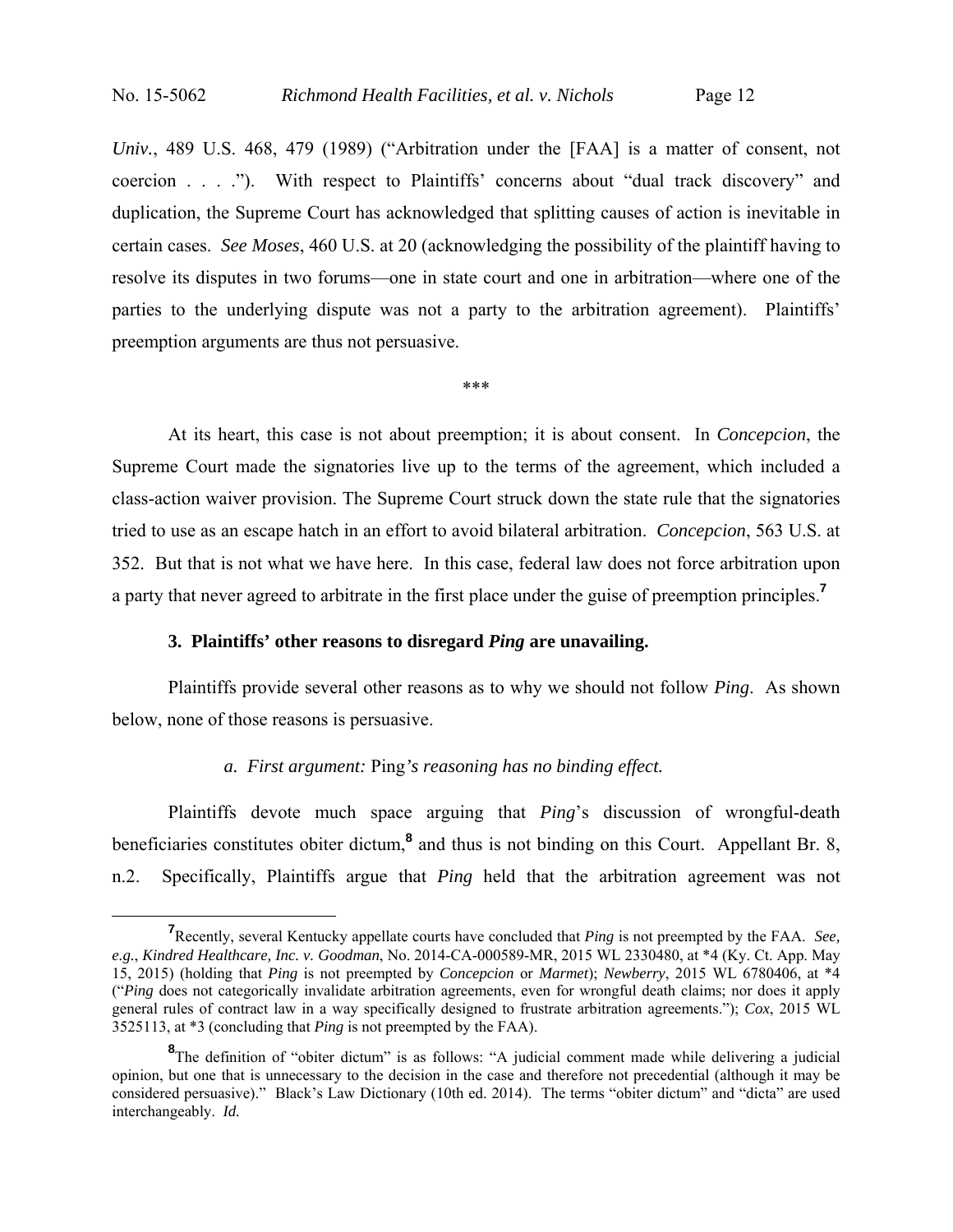enforceable because the nursing home-resident's attorney lacked authority to execute the agreement. *Id.* Therefore, Plaintiffs contend, any discussion on the arbitrability of wrongfuldeath claims constitutes dicta. *Id.* We are not persuaded by Plaintiff's argument for the following reasons.

First, *Ping* itself disposes of Plaintiffs' argument. The Kentucky Supreme Court determined that the wrongful-death issue was of "sufficient importance both to this case and to a full statement of the law in this area," and that its analysis was "an important, *independently* decisive ground for the trial court's decision" to deny arbitration. *Ping*, 376 S.W.3d at 597 n.6 (emphasis added).For that reason, we read *Ping*'s discussion on arbitrability as an alternative holding. *See Woods v. Interstate Realty Co.*, 337 U.S. 535, 537 (1949) ("[W]here a decision rests on two or more grounds, none can be relegated to the category of obiter dictum."); *see also Pratt v. Ventas, Inc.*, 365 F.3d 514, 521 (6th Cir. 2004) ("We read the bankruptcy court's discussion of Plaintiffs' jurisdictional issue not as dicta, however, but as an alternative holding.").

Second, even if *Ping*'s reasoning qualified as dicta, we would still follow a state supreme court's pronouncement on matters of state law. *See United Servs. Auto. Ass'n v. Barger*, 910 F.2d 321, 325 (6th Cir. 1990) ("It is clear . . . that dicta is a valuable source for a federal court attempting to determine state law."); *see also Kraemer v. Luttrell*, 189 F. App'x 361, 365 (6th Cir. 2006) ("[W]e are authorized to consider the dicta of [a] [state] [s]upreme [c]ourt in determining how it would decide this matter.") (citing *Pack v. Damon Corp.*, 434 F.3d 810, 818 (6th Cir. 2006)). And given that the Kentucky Supreme Court has twice blessed *Ping*'s reasoning in the past three years, we have no reason to think that it will change its mind any time soon. *See Whisman*, 2015 WL 5634309, at \*2 n.7; *Pete*, 413 S.W.3d at 300.

# *b. Second argument: the* Ping *court usurped the state legislature's function in violation of the separation-of-powers clause of the Kentucky Constitution.*

Plaintiffs contend that the Supreme Court of Kentucky unconstitutionally defined a statutory cause of action, and so performed a function that exclusively belonged to the Kentucky Legislature. *See* Appellant Br. 28 (citing *Giuliani v. Guiler*, 951 S.W.2d 318, 325–26 (Ky. 1997) (Cooper, J. dissenting)). This purportedly raises separation-of-powers concerns as embodied in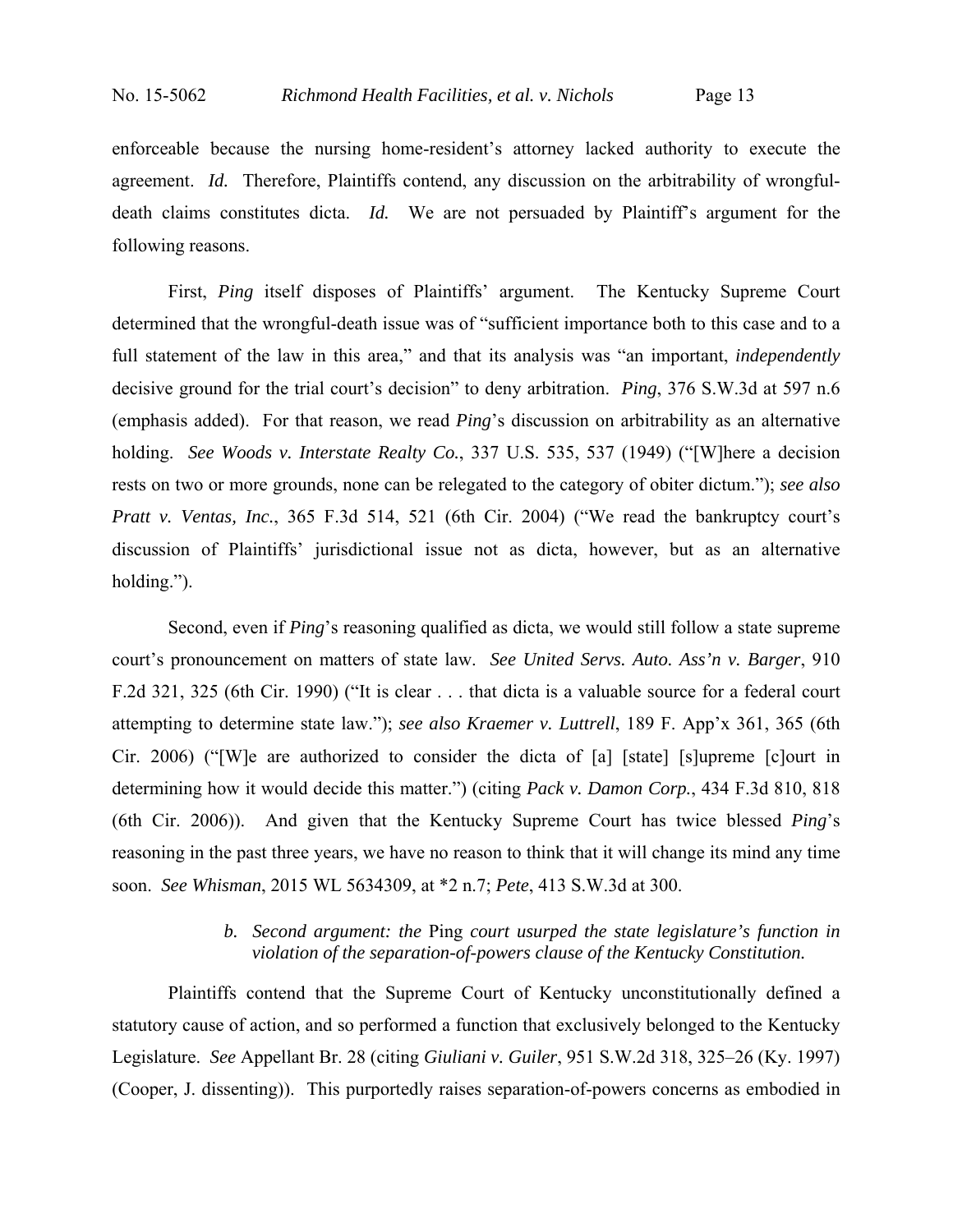the Kentucky Constitution. *See* Kentucky Const. § 28. But reliance on the dissent in *Giuliani* the only case that Plaintiffs cite in support of their argument—is unavailing. The issue in that case was whether Kentucky recognized a common-law right of a minor for the loss of parental consortium. *Giuliani*, 951 S.W.2d at 318. The court concluded that a right existed, and emphasized that such a claim "arises from a recognition of the common law as distinguished from statutory law." *Id.* at 323. Unlike the court in *Guiliani*, *Ping* did not create a new cause of action out of whole cloth. Thus, to the extent that the *Guiliani* dissent's concerns are wellfounded, they do not apply here because no doubt exists that a wrongful-death action exists as a matter of Kentucky constitutional and statutory law. *See* Kentucky Const. § 241; KRS 411.130.

## *c. Third argument:* Ping *was decided after the Agreement was executed.*

Plaintiffs argue that *Ping* was rendered after the Agreement was executed. Appellant Br. 29. Because contracts "implicitly include the laws in existence at the time and place the parties made the contract," Plaintiffs contend that *Ping* does not apply here. *Id.* (citing *Corbon Deposit Bank v. King*, 384 S.W.2d 302, 304 (Ky. 1964)). Plaintiffs' argument fails.

To begin, Kentucky's highest court acknowledged the independence of the wrongfuldeath statute in 1967 at the latest. *See Moore*, 420 S.W.2d at 672 ("It has been pointed out that the wrongful death action is not derivative. . . . The cause is distinct from any that the deceased may have had if he had survived."). In fact, *Ping* relied on *Moore* to conclude that the wrongfuldeath claim was independent in nature. *Ping*, 376 S.W.3d at 599; *see also Vaughn's Adm'r v. Louisville & Nashville R.R. Co.*, 179 S.W.2d 441, 445 (Ky. 1944) ("This action is brought under KRS 411.130, which gives a cause of action to a personal representative for the sole benefit of named beneficiaries. The recovery in an action for wrongful death is not for the benefit of the estate but for the next of kin, here the decedent's father and mother."). Plainly put, *Ping* was not a departure from long-standing Kentucky law, but an affirmation of it.**<sup>9</sup>**

**<sup>9</sup>** <sup>9</sup>The Kentucky Court of Appeals at the time *Moore* was rendered was the highest appellate court in Kentucky, and was the predecessor court to the Kentucky Supreme Court. Decisions of this predecessor court are binding. *See* SCR 1.030(8)(a) ("The Court of Appeals is bound by and shall follow applicable precedents established in the opinions of the Supreme Court *and its predecessor court.*") (emphasis added); *see also Matlock v. Commonwealth*, 344 S.W.3d 138, 139 (Ky. Ct. App. 2011) (concluding that Kentucky Court of Appeals case decided in 1974 was binding on court under SCR 1.030(8)(a)).